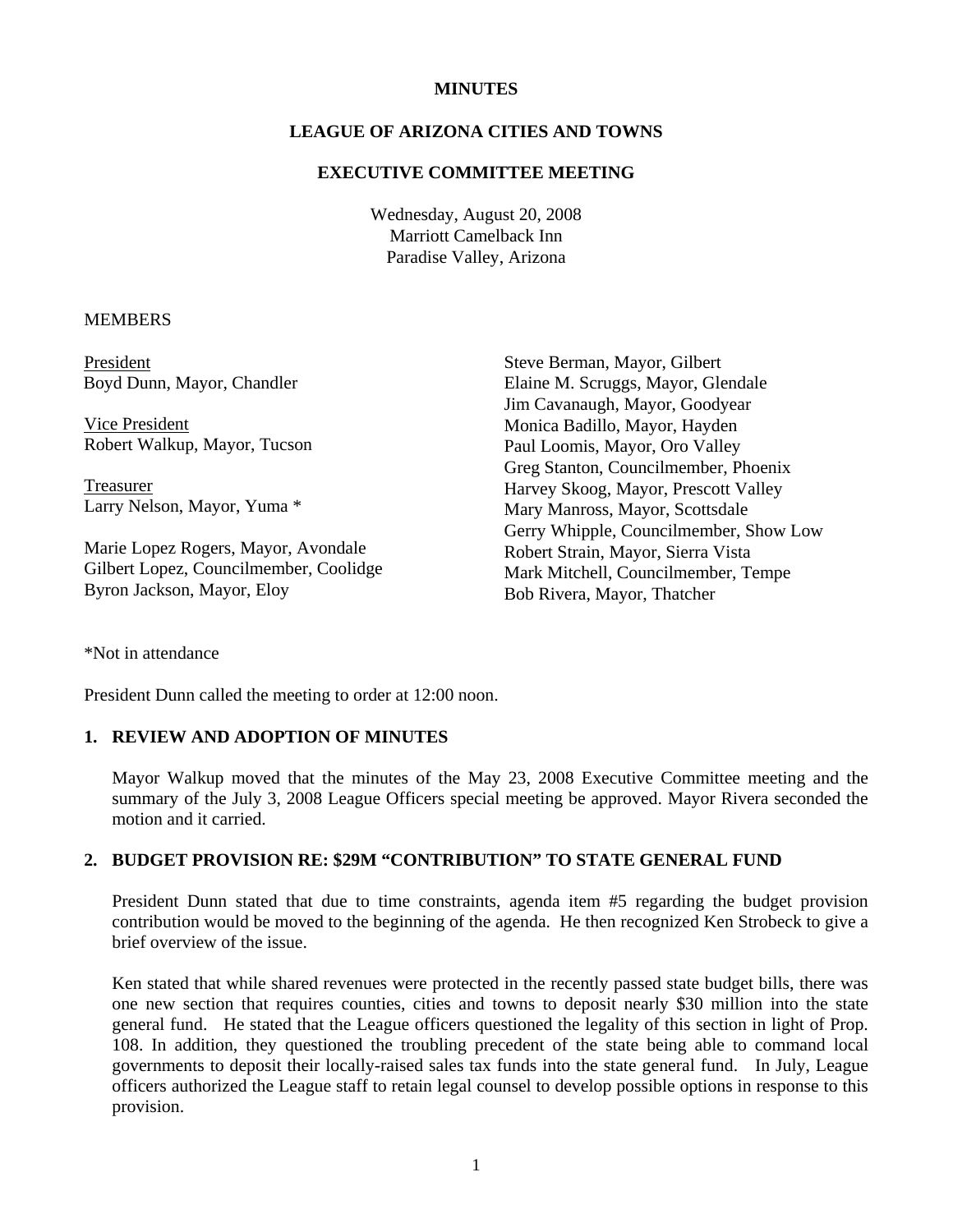Ken stated that after interviewing numerous law firms, the League has retained Perkins Coie Brown & Bain. He stated that they are here today to discuss the provision with the Executive Committee.

Mayor Skoog made a motion to recess the meeting and go into an Executive Session pursuant to A.R.S. §38-431.03(A)(1) to receive advice from legal counsel. Mayor Strain seconded the motion and it carried. The Executive Committee went into Executive Session at 12:30 p.m.

After discussion in Executive Session, the Executive Committee reconvened at 1:20 p.m. Mayor Loomis moved to authorize the League attorneys to communicate the League's concerns to the state leadership regarding the unconstitutionality of Section 47 of HB2209 and to use all legal processes to resolve the issue. Mayor Walkup seconded the motion and it carried.

# **3. POSSIBLE CHANGES TO RESOLUTIONS PROCESS**

President Dunn asked Ken Strobeck to discuss the possibility of policy committees as a method of creating the League's policy agenda.

Ken stated that there have been complaints about the length and usefulness of the current process, though this year's ran smoothly. The current policy submission process doesn't always generate high priority policy goals, which prompted Ken to ask Cheyenne Walsh, Legislative Associate, to present some research on other League's policy committee processes to the Executive Committee for discussion. Ken introduced Cheyenne to present her findings.

Cheyenne referred committee members to the policy presentation in their committee packets. She gave a history of the current resolutions process, which has existed for many years with modifications over the years.

Cheyenne then explained the current resolutions process, in which the League solicits policy proposals in April/May from all cities and towns. After the submission deadline in mid- June, a Resolutions Subcommittee meets to discuss and categorize the resolutions into recommended actions for the full Resolutions Committee. The full Committee meets at the Annual Conference in August to act on the proposals. Their action is ratified at the Annual Business Meeting. Passed resolutions are used by staff to create the Municipal Policy Statement for the upcoming legislative session.

Cheyenne discussed the benefits of the current process; it is relatively simple, members are familiar with it, every city has the opportunity to be involved and it requires a moderate amount of staff time. She stated the issues with the current process are a lack of overall cohesiveness/strategy, and it lacks a process to amend the policies once they are adopted, creating static policy goals.

Cheyenne stated that an alternative to our policy process is a policy committee system, which is utilized by many state leagues for policy development. Her research found that common praise of a policy committee system stemmed from the increased policy discussion, more member involvement/feedback, a more strategic and cohesive agenda and it provides a forum for amending policies. Issues that arise with policy committee systems are generally procedural (appointments, scheduling, how often to meet, etc.) and that they are considerably more staff intensive than our current process.

Cheyenne discussed the policy committee processes of the Georgia, New Mexico, Minnesota and California Leagues in detail.

Cheyenne then asked the Committee for feedback on the concept of policy committees. President Dunn suggested that the Committee discuss if policy committees were something the Committee is interesting in implementing and if so, appoint a subcommittee to further discuss the details. Discussion ensued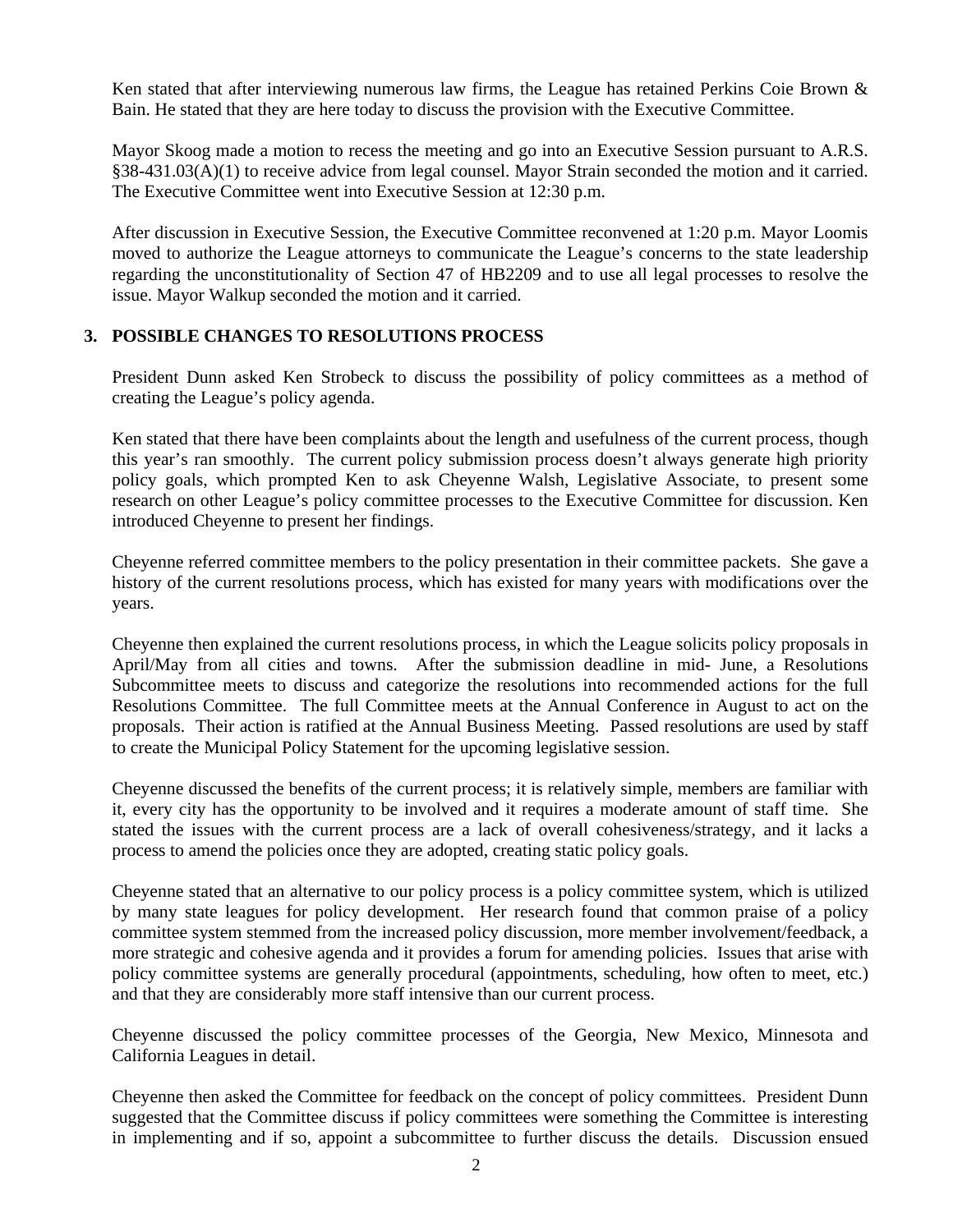regarding the usefulness of policy committees and their impact on our current process. President Dunn suggested that special committees could be appointed as necessary but a standing policy committee process may not be useful. He asked staff for a proposal about how special committees could be created and utilized.

Ken stated that he brought this subject to the Committee to get feedback and heard that the consensus appears to be that no major changes are needed. He offered to work with a subcommittee of the Committee or with his staff to suggest small changes to the current process than may address some of these issues.

Councilmember Stanton asked if part of this discussion was getting more members involved and expressed an interest in hearing other suggestions at the retreat. President Dunn asked that staff bring a special policy committee presentation at the November meeting.

# **4. NLC BOARD CANDIDATE REQUESTS**

President Dunn stated that Executive Committee member Mark Mitchell, Councilmember, Tempe, is a candidate for the National League of Cities Board and is requesting endorsement of his candidacy from the League of Arizona Cities & Towns.

Mayor Loomis moved that the League of Arizona Cities & Towns endorse Councilmember Mark Mitchell's candidacy for the National League of Cities Board. Mayor Rivera seconded the motion and it carried.

# **5. LEGISLATIVE REPORT**

President recognized Jeff Kros, Legislative Director, to give a report on the Legislative session.

Jeff stated that in addition to the budget, there were a number of other policy issues to arise out of the legislative session that are important to cities and towns. He briefly mentioned three key items including the new DPS Crime Lab fees, the employer sanctions law, and the impact fees bill which was vetoed by the Governor.

Jeff stated League staff has compiled these and other bills into the New Laws Report and will be making presentations to cities and towns across the state.

# **6. OTHER BUSINESS, ANNOUNCEMENTS**

President Dunn announced that the Executive Committee retreat has been scheduled for September 18- 19, 2008 at the Embassy Suites Phoenix-Scottsdale. Ken noted that the format would be very similar to the last Executive Committee retreat and that more information, including an agenda, would be forthcoming.

President Dunn asked if there was any other business. Seeing none, he called for a motion to adjourn the meeting. Councilmember Mitchell moved to adjourn the meeting. Councilmember Lopez seconded the motion and it carried.

The meeting adjourned at 1:53 p.m.